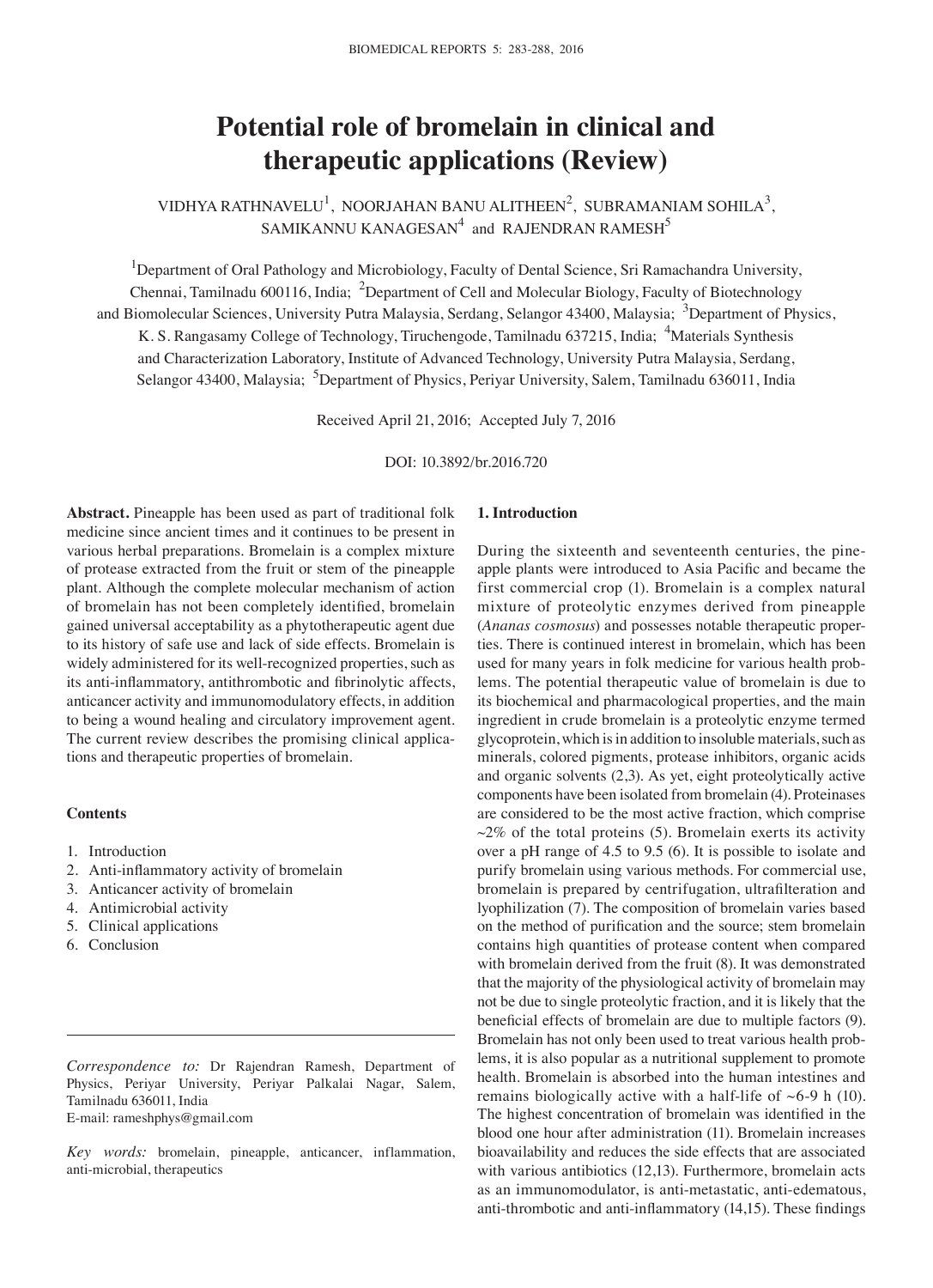indicate that bromelain may present as a promising candidate for the development of future anticancer therapeutic strategies. Notably, although numerous studies have been conducted regarding bromelain there are limited reviews that document the complete anticancer activity of bromelain. The focus of the current review was evidence for the anticancer effects of bromelain, which involve direct suppression of cancer cells, as well as evaluating the anti-inflammatory activity and immune system function modulation of bromelain. The future direction of research and the prospects for bromelain-based cancer therapy are presented.

### **2. Anti-inflammatory activity of bromelain**

Inflammation is pivotal in the development of cancer during cellular transformation, proliferation, angiogenesis, invasion and metastasis. It has been demonstrated that suppression of chronic inflammation may reduce the cancer incidence and also inhibit cancer progression (16). Cyclooxigenase-2 (COX-2) is an important component of cancer-associated inflammation that is involved in the synthesis of prostaglandin E2 (PGE-2). PGE-2 is a pro-inflammatory lipid that also acts as an immunosuppressant, as well as a promoter of tumor progression (17). COX-2 converts arachidonic acid into PGE-2 and promotes tumor angiogenesis and cancer progression (18). It has been shown that bromelain downregulates COX-2 and PGE-2 expression levels in murine microglial cells and human monocytic leukemia cell lines (19). Bromelain activates the inflammatory mediators, including interleukin (IL)-1β, IL-6, interferon (INF)-γ and tumor necrosis factor (TNF)-α in mouse macrophage and human peripheral blood mononuclear cells (PBMC) (20-22). These results indicated that bromelain potentially activates the healthy immune system in association with the rapid response to cellular stress. Conversely, bromelain reduces IL-1β, IL-6 and TNF- $\alpha$  secretion when immune cells are already stimulated in the condition of inflammation-induced over production of cytokines (23,24). Studies have shown that bromelain reduced the expression of INF-γ and TNF- $α$ in inflammatory bowel disease (25). A study demonstrated that bromelain diminished the cell damaging effect of advanced glycation end products by proteolytic degradation of receptor of advanced glycation end products (25) and controlled the inflammation (25). The cell surface marker, cluster of differentiation (CD)44 is expressed by cancer and immune cells directly involved in cancer growth and metastasis. Furthermore, CD44 regulates lymphocyte requirement at the site of inflammation (26,27). Bromelain was shown to reduce the level of CD44 expression on the surface of mouse and human tumor cells, and regulate lymphocyte homing and migration to the sites of inflammation (28). Furthermore, bromelain modulates the expression of transforming growth factor (TGF)-β, one of the major regulators of inflammation in patients affected by osteomyelofibrosis and rheumatoid arthritis (29,30). There are various studies that report the immunomodulatory effect of bromelain (31-34). Bromelain activates natural killer cells and augments the production of granulocyte-macrophage-colony stimulating factor, IL-2, IL-6 and decreases the activation of T-helper cells (35,36). Thus, bromelain decreases the majority of inflammatory mediators and has demonstrated a significant role as an anti-inflammatory agent in various conditions (37).

## **3. Anticancer activity of bromelain**

*Effect on cell growth and survival pathways.* In normal cells, cellular growth and proliferation are highly regulated, and imbalances of the cell cycle may lead to abandoned cellular growth and result in transformation to cancer cells. There are various pathways that are contained within cells to protect their DNA from damage resulting from toxicity and genomic instability (38). Checkpoint proteins are critical for monitoring the normal activity of the cell cycle. Tumor cells frequently lose checkpoint controls; therefore, regulation of cell cycle progression is employed one of the important approaches for cancer chemotherapy (39). It has been demonstrated that bromelain inhibits nuclear factor-κB (NF-κB) translocation through  $G<sub>2</sub>/M$  arrest to apoptosis in human epidermoid carcinoma and melanoma cells (40). The process of apoptosis is fundamental in the developmental and homeostatic maintenance of complex biological systems. Failure of normal apoptotic mechanisms contributes to transformation of cells and provides a growth advantage to cancer cells (41). The apoptotic mechanism is characterized by cell shrinkage, chromatin condensation, DNA fragmentation and the activation of specific cysteine proteases, known as caspases (42). Generally, apoptosis is achieved by either mitochondrial pathways (intrinsic) or death receptor pathways (extrinsic). The mitochondrial pathway involves p53 functioning as a transcription factor to upregulate the expression of Bcl-2-like protein 4 (Bax), a pro-apoptotic protein. Bax antagonizes B-cell lymphoma 2 (Bcl-2), an anti-apoptotic protein that is present in the mitochondrial membrane (43). The protective effect of Bcl-2 on the mitochondrial membrane is disrupted when the Bax/Bcl-2 ratio is increased. This facilitates the release of cytochrome *c* into the cytosol and binds with apoptotic protease activating factor-1 to form an apoptosome complex. It initiates the caspase cascade via activation of caspase-9 and results in cell death via enzymatic destruction of cytoplasmic proteins and DNA (44). Bromelain has been shown to selectively induce apoptosis in tumor cells by upregulation of p53 expression and initiation of the mitochondrial apoptotic pathway via increased Bax expression and cytochrome *c* release (45). In addition, bromelain decreases the activity of cell survival regulators, such as Akt and extracellular signal-regulated kinases, thus promoting apoptotic cell death in tumors (46). *In vitro* bromelain treatment of established mouse tumor cell lines resulted in inhibition of cell growth and matrigel invasion capacities (47-50). It has been demonstrated that bromelain treatment significantly reduced the growth of gastric carcinoma Kato-III cell lines (51).

*Effect on angiogenesis and metastasis.* The metastatic spread of tumor cells from the original site is the cause of the high mortality rates associated with cancer. There are at least four interrelated biological events required for tumor metastasis: Angiogenesis, cell adhesion, cell invasion and cell proliferation (52). The interesting aspect of the anticancer activity of bromelain is its inhibitory effect on cancer metastasis. Bromelain potentially interferes with tumor metastasis progression at a variety of pivotal points (53). Bromelain inhibits cell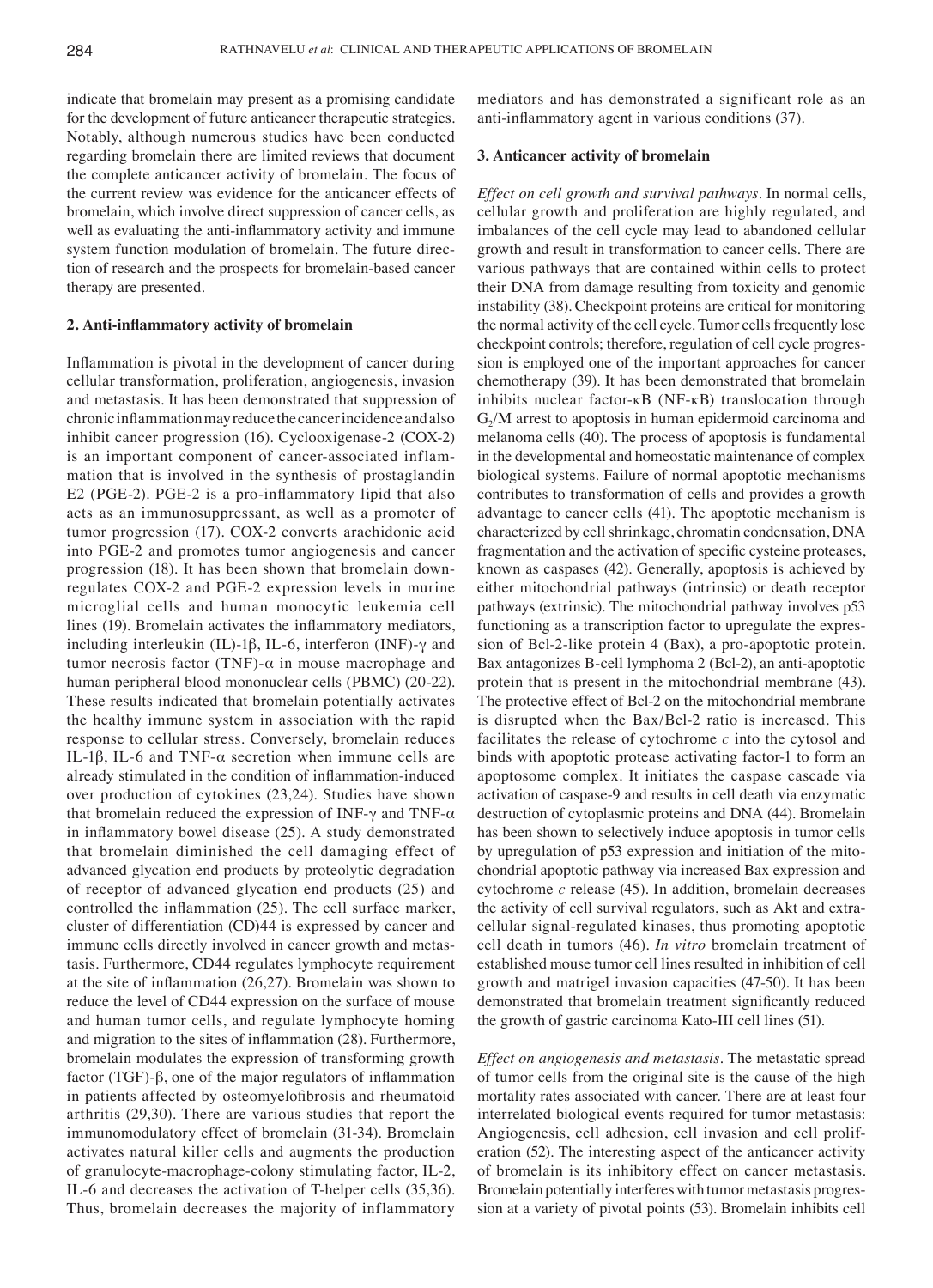surface adhesion proteins that are essential in cell adhesion, migration and inflammation (54). This inhibition is predominantly due to suppression of NF-κB activation. Furthermore, bromelain inhibits the invasiveness of human cancer cells by suppressing matrix metalloproteinase (MMP)-9 expression (55,56) through inhibiting activator protein 1 (AP-1) and NF-κB signaling pathways (42,57). A previous study demonstrated that bromelain initially suppresses the phosphorylation of NF-κB activation and then decreases the phosphorylation of c-Jun N-terminal kinases and subsequently AP-1 activation (58). In malignancies, there is a mutual association between platelets and tumor cells. Tumor cells initiate platelet activation, as well as the platelet-based production of multiple factors facilitating angiogenesis. Additionally, tumor cells, to varying degrees, possess the capacity to surround themselves with platelets, forming tumor-platelet aggregates that protect tumor cells from immune recognition (59). Oral administration of bromelain, as assessed by *in vitro* assays resulted in a reduction of platelet aggregation and activation (60). A previous study demonstrated that *in vitro* bromelain treatment of platelets from healthy volunteers significantly reduced platelet count (61). The ability of bromelain to inhibit platelet activation is associated with its proteolytic activity (17). Thus, the anti-platelet activity of bromelain interferes with platelet-mediated cancer growth and progression, and prevents the generation of tumor-platelet aggregates by un-coating cancer cells and exposing them to the immune system (62).

The stimulation of new blood vessel growth is an essential step for tumor growth and metastasis in order to provide for the metabolic needs of rapidly proliferating malignant cells. Angiogenesis is regulated by a variety of pro-angiogenic genes and signaling molecules, including vascular endothelial growth factor (VEGF), basic fibroblast growth factor (bFGF), epidermal growth factor (EGF), platelet-derived growth factors, hypoxia-inducible factors, angiopoetin-1 and 2, and MMPs (63). Bromelain has demonstrated an anti-angiogenic effect in various cancer cell lines (47,64). Bromelain has been shown to regulate a variety of pro-angiogenic growth factors, enzymes and transcription factors including bFGF, VEGF, angiopoetin-1 and 2, COX-2, MMP-9, AP-1 and NF-κB (41,65). Furthermore, bromelain has been shown to inhibit the angiogenic response to FGF-2 stimulation in mouse endothelial cells and decrease the expression of MMP-9, an enzyme involved in tissue remodeling that is important for the growth of new blood vessels (66). In addition, bromelain treatment decreased the levels of the angiogenic biomarkers, COX-2 and VEGF in hepatocellular carcinoma cells, and resulted in a reduction in tumor neo-capillary density when compared with untreated cells (67). In addition to its inhibitory effects on angiogenesis, bromelain has been demonstrated to affect a number of cellular adhesion molecules involved in the processes of tumor growth and metastasis (47).

### **4. Antimicrobial activity**

Bromelain supplementation protects animals against diarrhea caused by bacterial enterotoxins from *Escherichia coli* and *Vibrio cholerae* (68). Bromelain acts as anti-adhesion agent by modifying the receptor attachment sites and influences the intestinal secretory signaling pathways (69,70). In addition to its ability to counter certain effects of particular intestinal pathogens and its synergism with antibiotics, these two mechanisms are indicative of the benefits of bromelain against specific infections. *In vitro* evidence also suggests that bromelain exerts antihelminthic activity against the gastrointestinal nematodes, *Trichuris muris* and *Heligmosomoides polygyrus* (71,72). Conversely, bromelain acts as an anti-fungal agent by stimulating phagocytosis and respiratory burst killing of *Candida albicans* when incubated with trypsin *in vitro* (73). *Pityriasis lichenoides chronica* is an infectious skin disease and bromelain reportedly caused complete resolution of this condition (74). Bromelain has been documented to increase blood and urine levels of certain antibiotics in humans (75-77). Combined bromelain and antibiotic therapy was shown to be more effective than antibiotics alone in pneumonia, bronchitis, cutaneous *Staphylococcus* infection, thrombophlebitis, cellulitis, pyelonephritis, and in perirectal and rectal abscesses (78), sinusitis (79) and urinary tract infections (80). A combination of bromelain, trypsin, and rutin has been administered as an adjuvant therapy in combination with antibiotics for children with sepsis (77). A combination of bromelain with enzymes derived from *Aspergillus niger* improved protein utilization in elderly nursing home patients (81). Another study demonstrated that bromelain, in combination with sodium alginate, sodium bicarbonate and essential oils, significantly improved dyspeptic symptoms (82). In addition, bromelain has been administered successfully as a digestive enzyme to treat intestinal disorders, pancreatectomy and exocrine pancreas insufficiency (83). Finally, the combination of ox bile, pancreatin, and bromelain is effective in lowering stool fat excretion in patients with pancreatic steatorrhea, resulting in symptomatic improvements in pain, flatulence and stool frequency (84).

## **5. Clinical applications**

Currently bromelain is administered for numerous clinical applications due to its therapeutic effects in the treatment of inflammation and soft tissue injuries. A clinical study demonstrated that bromelain administered to boxers completely cleared all bruises on the face and haematomas of the orbits, lips, ears, chest and arms in four days (85). It has been demonstrated that orally administered bromelain is absorbed by the gut without losing its biological properties and significantly reduces the edema in traumatically-induced hind leg edema in rats (86). *In vitro* and *in vivo* analysis determined that administration of bromelain prevents aggregation of human blood platelets. Furthermore, *in vitro* and *in vivo* analysis indicated that bromelain administration prevents aggregation of human blood platelets and minimizes the severity of angina pectoris and transient ischemic attacks (35). Studies have also demonstrated the fibrinolytic activity (87), inhibition of thrombus formation (88) and platelet aggregation reduction resulting from bromelain treatment (89,90). In addition, bromelain administration controlled the angina attacks and resulted in the disappearance of symptoms in hypertensive patients. Furthermore, angina attacks reappeared following discontinuation of bromelain after variable periods of time (up to 2 months) (87). Another study described that bromelain was effectively involved in the treatment of acute thrombophlebitis by decreasing the walking impairment in patients,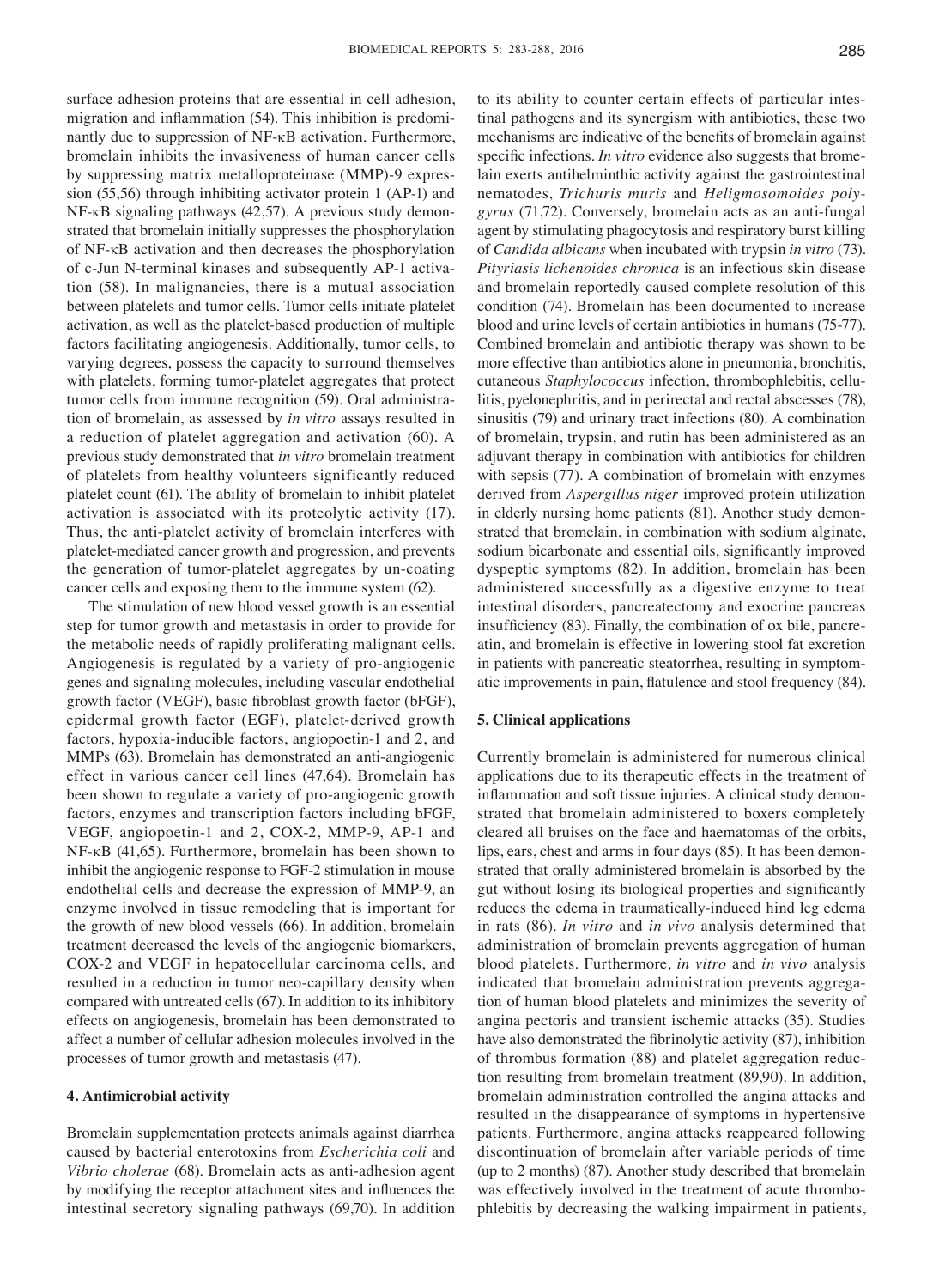and symptoms of inflammation, including skin temperature, tenderness, edema and pain (90). It has been shown that bromelain facilitated functional recovery of the heart by limiting myocardial injury in ischemia experiments (90). Bromelain also increased aortic flow, and reduced the infarct size and the degree of apoptosis (90,91). A previous study demonstrated that bromelain treatment reduced apoptosis and endothelial cell damage in hepatic ischemia (92). In addition, there is an evidence that bromelain protected against ischemic injury in skeletal muscle (93). *In vivo* and *in vitro* studies have shown that bromelain dissolved arteriosclerotic plaque in rabbit aorta and it clearly explains the potent fibrinolytic activity of bromelain, which functions by breaking down cholesterol plaques (94,95). In experimental animals, bromelain exerts an anti-hypertensive effect when administered for prolonged time periods. Furthermore, it increases vessel wall permeability to oxygen and nutrients while increasing blood fluidity (96). In patients suffering from inflammatory bowl diseases, bromelain administration reduces a variety of pro-inflammatory molecules, such as INF-γ and colony stimulating factor (23). It has been reported that bromelain was successfully used in the treatment of ulcerative colitis and patients showed rapid improvement of symptoms (97). Furthermore, bromelain administration resulted in significant decrease in pain and stiffness in patients with knee osteoarthritis (98). In a murine model of acute asthma, bromelain decreased airway reactivity and sensitivity to irritants, decreased markers of lung inflammation (including infiltration by eosinophils and leukocytes) and moderated aspects of local airway immunity (99,100). Numerous reports have documented the benefits of bromelain for sinusitis (101,102). A previous study showed that administration of bromelain among children suffering from acute sinusitis shortened the duration of symptoms and accelerated recovery when compared with usual care regimens (103). Furthermore, sinusitis patients that received bromelain demonstrated complete resolution of breathing difficulties and inflammation of the nasal mucosa (104) and, in a rat model of rheumatoid arthritis, treatment with bromelain combined with cyclosporine reduced destructive arthritis and inflammation (105,106). In addition, a clinical study demonstrated that bromelain was administered to patients with arthritic joint swelling and a significant to complete decrease in soft tissue swelling was observed (107).

#### **6. Conclusion**

Bromelain has been recognized as a safe and successful type of therapeutic agent, and is being used by individuals worldwide for a number of ailments, such as bronchitis, sinusitis, arthritis and inflammation. Various findings from traditional and clinical reports indicate that bromelain may be an effective anticancer therapeutic agent. From the *in vitro* and *in vivo* data that is currently available, bromelain demonstrates immunomodulatory and anti-neoplastic effects, in addition to anti-inflammatory and anti-microbial effects. The above-mentioned experimental evidence clearly demonstrates that bromelain exhibits efficacious chemopreventive capabilities entailing antitumor-initiating and -promoting effects via inhibition of tumor development, which is underlined by induction of p53, shifts in the Bax/Bcl-2 ratio, induction of caspases, decreases in Cox-2 expression and inhibition of the NF-κB pathway by regulating MAPK and Akt/PKB signaling pathways. Future studies in this area may lead to promising results for bromelain-based cancer therapy, anti-microbial agents and health supplements.

#### **References**

- 1. Morton J: Pineapple. In: Fruits of Warm Climates. JuliaF.Morton, Miami, FL, pp18-28, 1987.
- 2. Scopes RK: Protein Purification: Principles and Practice. 2nd edition. Springer-Verlag, New York, NY, pp41-65, 1982.
- 3. Arnon R and Shapira E: Antibodies to papain. A selective fractionation according to inhibitory capacity. Biochemistry 6: 3942-3950, 1967.<br>4. Ota S, Moore S and Stein WH: Preparation and chemical prop-
- erties of purified stem and fruit bromelains. Biochemistry 3: 180-185, 1964.
- 5. Murachi T, Yasui M and Yasuda Y: Purification and physical characterization of stem bromelain. Biochemistry 3: 48-55, 1964.
- 6. Hale LP, Greer PK, Trinh CT and James CL: Proteinase activity and stability of natural bromelain preparations. Int Immunopharmacol 5: 783-793, 2005.
- 7. Devakate RV, Patil VV, Waje SS and Thorat BN: Purification and drying of bromelain. Separ Purif Tech 64: 259-264, 2009.
- 8. Castell JV, Friedrich G, Kuhn CS and Poppe GE: Intestinal absorption of undegraded proteins in men: presence of bromelain in plasma after oral intake. Am J Physiol 273: G139-G146, 1997.
- 9. Maurer HR: Bromelain: Biochemistry, pharmacology and medical use. Cell Mol Life Sci 58: 1234-1245, 2001.
- 10. Mialovyts'ka OA: Effect of phlogenzym in long-term treatment of patients with multiple sclerosis. Lik Sprava: 109-113, 2003 (In Ukrainian).
- 11. White RR, Crawley FE, Vellini M and Rovati LA: Bioavailability of 125I bromelain after oral administration to rats. Biopharm Drug Dispos 9: 397-403, 1988.
- 12. Taussig SJ and Batkin S: Bromelain, the enzyme complex of pineapple (*Ananas comosus*) and its clinical application. An update. J Ethnopharmacol 22: 191-203, 1988.
- 13. Brien S, Lewith G, Walker A, Hicks SM and Middleton D: Bromelain as a treatment for osteoarthritis: a review of clinical studies. Evid Based Complement Alternat Med 1: 251-257, 2004.
- 14. Hale LP: Proteolytic activity and immunogenicity of oral bromelain within the gastrointestinal tract of mice. Int Immunopharmacol 4: 255-264, 2004.
- 15. Sarkar FH and Li Y: Cell signaling pathways altered by natural chemopreventive agents. Mutat Res 555: 53-64, 2004.
- 16. Huang JR, Wu CC, Hou RC and Jeng KC: Bromelain inhibits lipopolysaccharide-induced cytokine production in human THP-1 monocytes via the removal of CD14. Immunol Invest 37: 263-277, 2008.
- 17. Bhui K, Prasad S, George J and Shukla Y: Bromelain inhibits COX-2 expression by blocking the activation of MAPK regulated chondrial death pathway. Cancer Lett 282: 167-176, 2009.
- 18. Gaspani L, Limiroli E, Ferrario P and Bianchi M: In vivo and in vitro effects of bromelain on PGE(2) and SP concentrations in the inflammatory exudate in rats. Pharmacology 65: 83-86, 2002.
- 19. Desser L, Rehberger A and Paukovits W: Proteolytic enzymes and amylase induce cytokine production in human peripheral blood mononuclear cells in vitro. Cancer Biother 9: 253-263, 1994.
- 20. Engwerda CR, Andrew D, Murphy M and Mynott TL: Bromelain activates murine macrophages and natural killer cells in vitro. Cell Immunol 210: 5-10, 2001.
- 21. Engwerda CR, Andrew D, Ladhams A and Mynott TL: Bromelain modulates T cell and B cell immune responses in vitro and in vivo. Cell Immunol 210: 66-75, 2001.
- 22. Barth H, Guseo A and Klein R: In vitro study on the immuno- logical effect of bromelain and trypsin on mononuclear cells from humans. Eur J Med Res 10: 325-331, 2005.
- 23. Onken JE, Greer PK, Calingaert B and Hale LP: Bromelain treatment decreases secretion of pro-inflammatory cytokines and chemokines by colon biopsies in vitro. Clin Immunol 126: 345-352, 2008.
- 24. Hale LP, Greer PK, Trinh CT and Gottfried MR: Treatment with oral bromelain decreases colonic inflammation in the IL-10‑deficient murine model of inflammatory bowel disease. Clin Immunol 116: 135-142, 2005.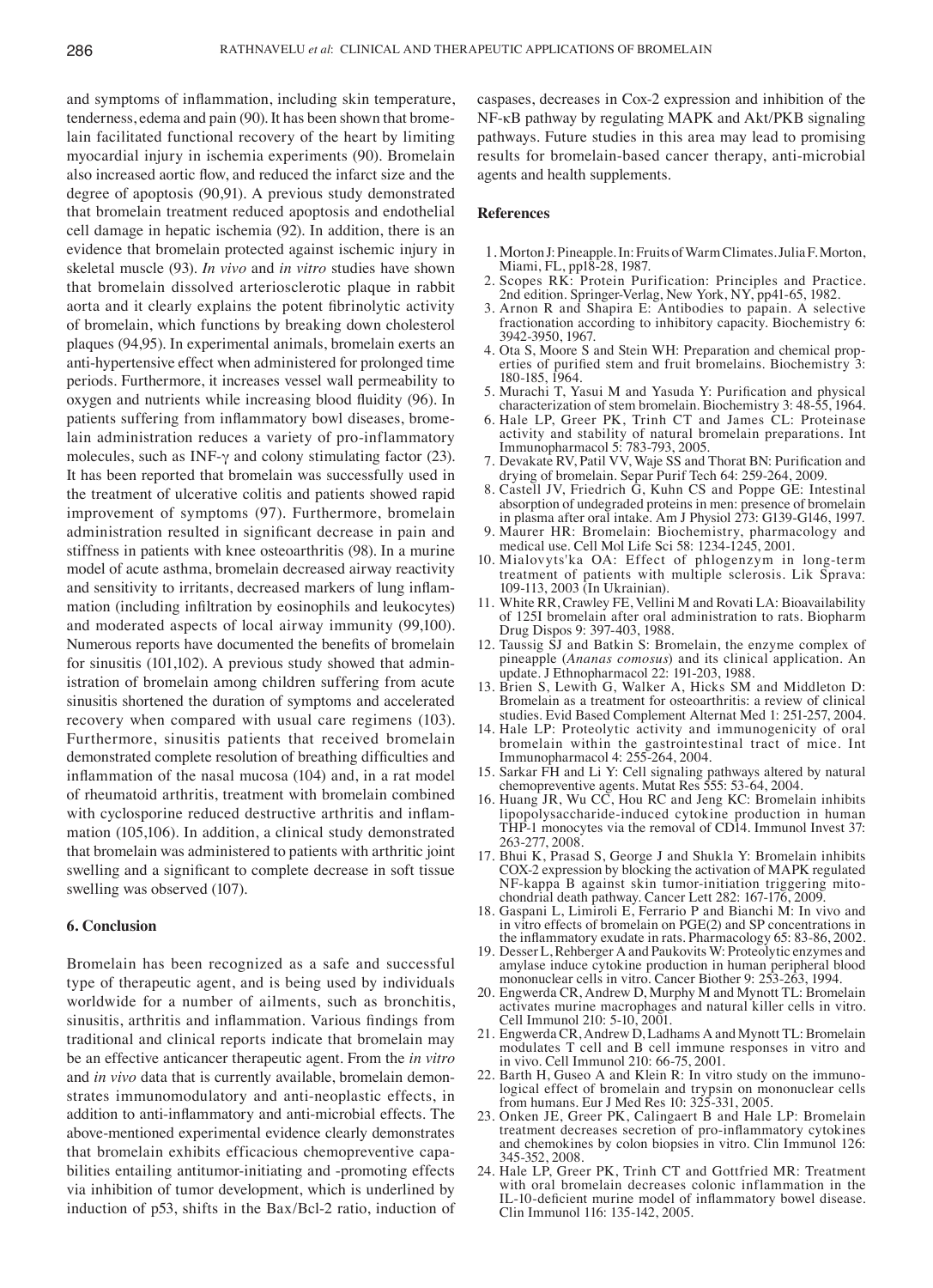- 25. Stopper H, Schinzel R, Sebekova K and Heidland A: Genotoxicity of advanced glycation end products in mammalian cells. Cancer Lett 190: 151-156, 2003.
- 26. Makrydimas G, Zagorianakou N, Zagorianakou P and Agnantis NJ: CD44 family and gynaecological cancer. In Vivo 17: 633-640, 2003.
- 27. Subramaniam V, Gardner H and Jothy S: Soluble CD44 secretion contributes to the acquisition of aggressive tumor phenotype in human colon cancer cells. Exp Mol Pathol 83: 341-346, 2007.
- 28. Massagué J: TGFbeta in Cancer. Cell 134: 215-230, 2008.
- 29. Bierie B and Moses HL: Tumour microenvironment: TGFbeta: the molecular Jekyll and Hyde of cancer. Nat Rev Cancer 6: 506-520, 2006.
- 30. Leipner J, Iten F and Saller R: Therapy with proteolytic enzymes in rheumatic disorders. BioDrugs 15: 779-789, 2001.
- 31. Vellini M, Desideri D, Milanese A, Omini C, Daffonchio L, Hernandez A and Brunelli G: Possible involvement of eicosanoids in the pharmacological action of bromelain. Arzneimittelforschung 36: 110-112, 1986.
- 32. Inoue K, Motonaga A, Dainaka J, Nishimura T, Hashii H, Yamate K, Ueda F and Kimura K: Effect of etodolac on prostaglandin E2 biosynthesis, active oxygen generation and bradykinin formation. Prostaglandins Leukot Essent Fatty Acids 51: 457-462, 1994.
- 33. Oh-ishi S, Uchida Y, Ueno A and Katori M: Bromelian, a thiolprotease from pineapple stem, depletes high molecular weight kininogen by activation of Hageman factor (Factor XIII). Thromb Res 14: 665-672, 1979.
- 34. Seligman B: Bromelain: An anti-inflammatory agent. Angiology 13: 508-510, 1962.
- 35. Giacca S: Clinical experiences on the action of bromelin in peripheral venous diseases and in chronic bronchitic states. Minerva Med 56: 104, 1965 (In Italian).
- 36. Moss JN, Frazier CV and Martin GJ: Bromelains. The phar- macology of the enzymes. Arch Int Pharmacodyn Ther 145: 166-189, 1963.
- 37. De-Giuli M and Pirotta F: Bromelain, interaction with some protease inhibitor and rabbit specific antiserum. Drugs Exp Clin Res 4: 21-23, 1978.
- 38. Chobotova K, Vernallis AB and Majid FA: Bromelain's activity and potential as an anti-cancer agent: current evidence and perspectives. Cancer Lett 290: 148-156, 2010.
- 39. Beuth J and Braun JM: Modulation of murine tumor growth and colonization by bromelaine, an extract of the pineapple plant (*Ananas comosum* L.). In Vivo 19: 483-485, 2005.
- 40. Báez R, Lopes MT, Salas CE and Hernández M: In vivo anti- tumoral activity of stem pineapple (*Ananas comosus*) bromelain. Planta Med 73: 1377-1383, 2007
- 41. Zavadova E, Desser L and Mohr T: Stimulation of reactive oxygen species production and cytotoxicity in human neutrophils in vitro and after oral administration of a polyenzyme preparation. Cancer Biother 10: 147-152, 1995.
- 42. Eckert K, Grabowska E, Stange R, Schneider U, Eschmann K and Maurer HR: Effects of oral bromelain administration on the impaired immunocytotoxicity of mononuclear cells from mammary tumor patients. Oncol Rep 6: 1191-1199, 1999.
- 43. Snowden HM, Renfrew MJ and Woolridge MW: Treatments for breast engorgement during lactation. Cochrane Database Syst Rev 2: CD000046, 2001.
- 44. Guimarães-Ferreira CA, Rodrigues EG, Mortara RA, Cabral H, Serrano FA, Ribeiro-dos-Santos R and Travassos LR: Antitumor effects in vitro and in vivo and mechanisms of protection against melanoma B16F10-Nex2 cells by fastuosain, a cysteine proteinase from *Bromelia fastuosa*. Neoplasia 9: 723-733, 2007.
- 45. Tysnes BB, Maurer HR, Porwol T, Probst B, Bjerkvig R and Hoover F: Bromelain reversibly inhibits invasive properties of glioma cells. Neoplasia 3: 469-479, 2001.
- 46. Mantovani A, Allavena P, Sica A and Balkwill F: Cancer-related inflammation. Nature 454: 436-444, 2008.
- 47. Juhasz B, Thirunavukkarasu M, Pant R, Zhan L, Penumathsa SV, Secor ER Jr, Srivastava S, Raychaudhuri U, Menon VP, Otani H, *et al*: Bromelain induces cardioprotection against ischemia-reperfusion injury through Akt/FOXO pathway in rat myocardium. Am J Physiol Heart Circ Physiol 294: H1365-H1370, 2008.
- 48. Ferris RL and Grandis JR: NF-kappaB gene signatures and p53 mutations in head and neck squamous cell carcinoma. Clin Cancer Res 13: 5663-5664, 2007.
- 49. Chen F, Beezhold K and Castranova V: Tumor promoting or tumor suppressing of NF-kappa B, a matter of cell context dependency. Int Rev Immunol 27: 183-204, 2008.
- 50. Hou RC, Chen YS, Huang JR and Jeng KC: Cross-linked bromelain inhibits lipopolysaccharide-induced cytokine production involving cellular signaling suppression in rats. J Agric Food Chem 54: 2193-2198, 2006.
- 51. Taussig SJ, Szekerczes J and Batkin S: Inhibition of tumour growth in vitro by bromelain, an extract of the pineapple plant (*Ananas comosus*). Planta Med 51: 538-539, 1985.
- 52. Kleef R, Delohery TM and Bovbjerg DH: Selective modulation of cell adhesion molecules on lymphocytes by bromelain protease 5. Pathobiology 64: 339-346, 1996.
- 53. Gerard G: Anti-cancer therapy with bromelain. Agress 3: 261-274, 1972.
- 54. Nieper HA: A program for the treatment of cancer. Krebs 6: 124-127, 1974.
- 55. Philchenkov A: Caspases: potential targets for regulating cell death. J Cell Mol Med 8: 432-444, 2004.
- 56. Li Q, Withoff S and Verma IM: Inflammation-associated cancer: NF-kappaB is the lynchpin. Trends Immunol 26: 318-325, 2005.
- 57. Oltersdorf T, Elmore SW, Shoemaker AR, Armstrong RC, Augeri DJ, Belli BA, Bruncko M, Deckwerth TL, Dinges J, Hajduk PJ, *et al*: An inhibitor of Bcl-2 family proteins induces regression of solid tumours. Nature 435: 677-681, 2005.
- 58. Netti C, Bandi GL and Pecile A: Anti-inflammatory action of proteolytic enzymes of animal vegetable or bacterial origin administered orally compared with that of known anti-phlogistic compounds. Farmaco Prat 8: 453-466, 1972.
- 59. Smyth RD, Brennan R and Martin GJ: Systemic biochemical changes following the oral administration of a proteolytic enzyme, bromelain. Arch Int Pharmacodyn Ther 136: 230-236, 1962.
- 60. Garbin F, Harrach T, Eckert K and Maurer HR: Bromelain proteinase-f9 augments human lymphocyte-mediated growth-inhibition of various tumor cells *in vitro*. Int J Oncol 5: 197-203, 1994.
- 61. Gläser D and Hilberg T: The influence of bromelain on platelet count and platelet activity in vitro. Platelets 17: 37-41, 2006.
- 62. Kalra N, Bhui K, Roy P, Srivastava S, George J, Prasad S and Shukla Y: Regulation of p53, nuclear factor kappaB and cyclooxygenase-2 expression by bromelain through targeting mitogen-activated protein kinase pathway in mouse skin. Toxicol Appl Pharmacol 226: 30-37, 2008.
- 63. Kim JK, Kim Y, Na KM, Surh YJ and Kim TY: [6]-Gingerol prevents UVB-induced ROS production and COX-2 expression in vitro and in vivo. Free Radic Res 41: 603-614, 2007.
- 64. Karlsen M, Hovden AO, Vogelsang P, Tysnes BB and Appel S: Bromelain treatment leads to maturation of monocyte-derived dendritic cells but cannot replace PGE2 in a cocktail of IL-1 $\beta$ , IL-6, TNF-α and PGE2. Scand J Immunol 74: 135-143, 2011.
- 65. Wu SY, Hu W, Zhang B, Liu S, Wang JM and Wang AM: Bromelain ameliorates the wound microenvironment and improves the healing of firearm wounds. J Surg Res 176: 503-509, 2012.
- 66. Wallace JM: Nutritional and botanical modulation of the inflammatory cascade - eicosanoids, cyclooxygenases, and lipoxygenases - as an adjunct in cancer therapy. Integr Cancer Ther 1: 7-37, 2002.
- 67. Manosroi A, Chankhampan C, Manosroi W and Manosroi J: Toxicity reduction and MMP-2 stimulation of papain and bromelain loaded in elastic niosomes. J Biomed Nanotechnol 8: 720-729, 2012.
- 68. Mynott TL, Guandalini S, Raimondi F and Fasano A: Bromelain prevents secretion caused by *Vibrio cholerae* and *Escherichia coli* enterotoxins in rabbit ileum in vitro. Gastroenterology 113: 175-184, 1997.
- 69. Chandler DS and Mynott TL: Bromelain protects piglets from diarrhoea caused by oral challenge with K88 positive enterotoxigenic *Escherichia coli*. Gut 43: 196-202, 1998.
- 70. Mynott TL, Luke RK and Chandler DS: Oral administration of protease inhibits enterotoxigenic *Escherichia coli* receptor activity in piglet small intestine. Gut 38: 28-32, 1996.
- 71. Stepek G, Lowe AE, Buttle DJ, Duce IR and Behnke JM: In vitro and in vivo anthelmintic efficacy of plant cysteine proteinases against the rodent gastrointestinal nematode, *Trichuris muris*. Parasitology 132: 681-689, 2006.
- 72. Stepek G, Buttle DJ, Duce IR, Lowe A and Behnke JM: Assessment of the anthelmintic effect of natural plant cysteine proteinases against the gastrointestinal nematode, *Heligmosomoides polygyrus*, in vitro. Parasitology 130: 203-211, 2005.